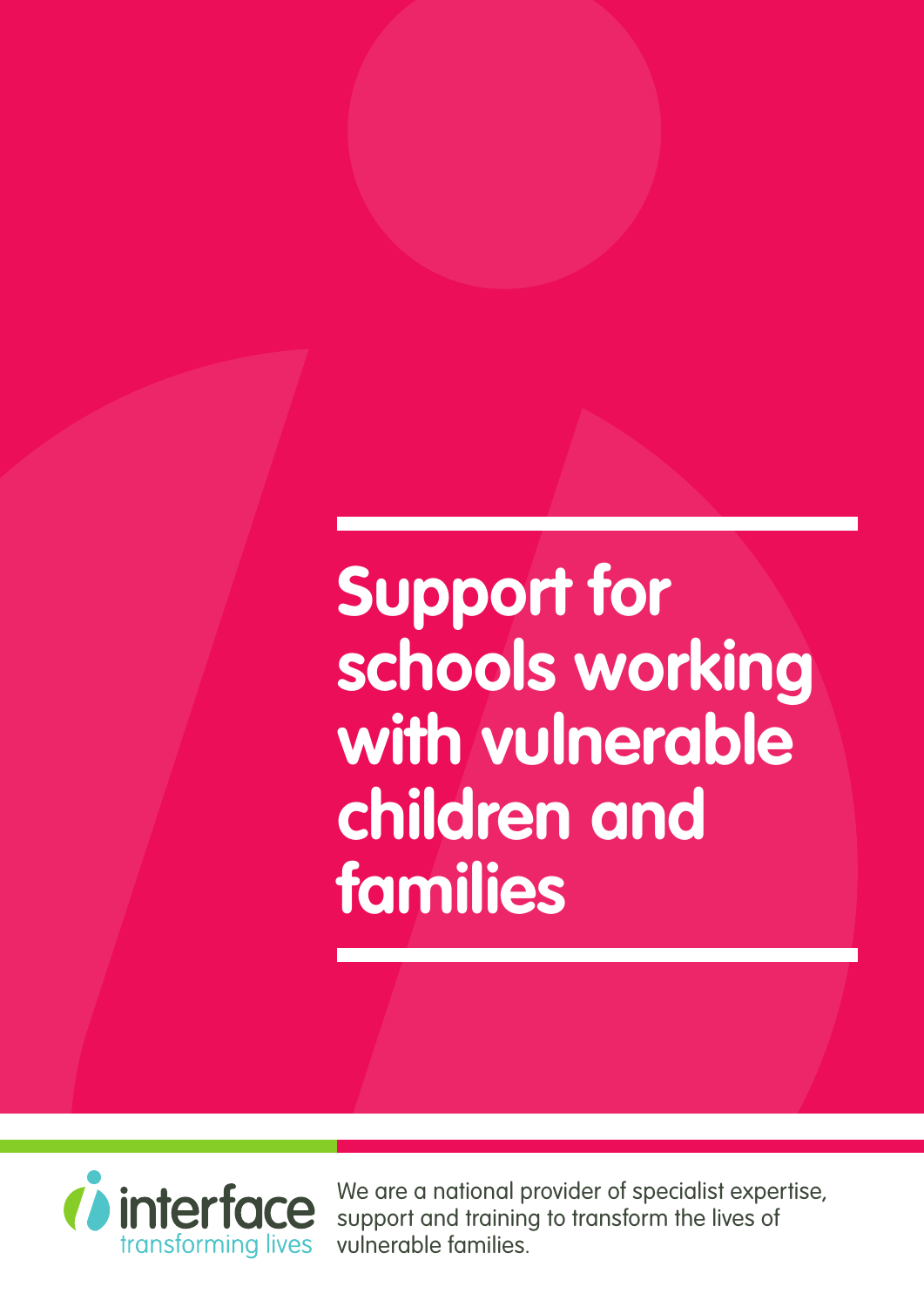At Interface we understand the impact of the whole family on the outcomes for the child. Through our **Think Family** work and now through the **Troubled Families** agenda we want to **transform the lives of vulnerable children and families.**

#### **Who we are**

Interface was set up by, and includes, members of the former **Families Delivery Team** and Families at Risk Division at the **Department for Education (DfE)**. We are still a key strategic partner for the DfE on effective approaches in working with vulnerable families. We have been joined by experienced associates with a background in schools, Ofsted inspections and issues associated with vulnerable children and young people as well as implementing training and improvement programmes across local areas, schools/ academies and broad-based workforce development. We have a wealth of experience around the families with multiple problems agenda, the school improvement/raising achievement agenda and support roles in general.

## **What we do**

Interface is a national provider of expertise on effective approaches to support vulnerable families.

We help local authorities and their partners jointly plan, design, implement, improve and evaluate services across priority areas relating to the needs of vulnerable families. We focus on child poverty, children's centres, early intervention, education, social care and troubled families and have a proven record of delivering positive outcomes in these areas.

### **Our aim**

Our overall aim is to enhance capacity and expertise with a genuine mission to transform the lives of vulnerable families.

At Interface we understand the impact of the whole family on the outcomes for the child. Through our **Think Family** work and now through the **Troubled Families** agenda we want to **transform the lives of vulnerable children and families.**

Removing the significant **'barriers to learning'** that their most vulnerable children present, is a key priority for many schools. Supporting schools with this aspect of their work is also one of the central priorities of Interface linked to our work with the troubled families agenda.

This document outlines the support that we can offer schools in our specialist area. This includes the **Schools Vulnerable Children Audit, Workshops** and **Training packages**, which have been developed to support schools who work with vulnerable children and their families.

Contact us for more information.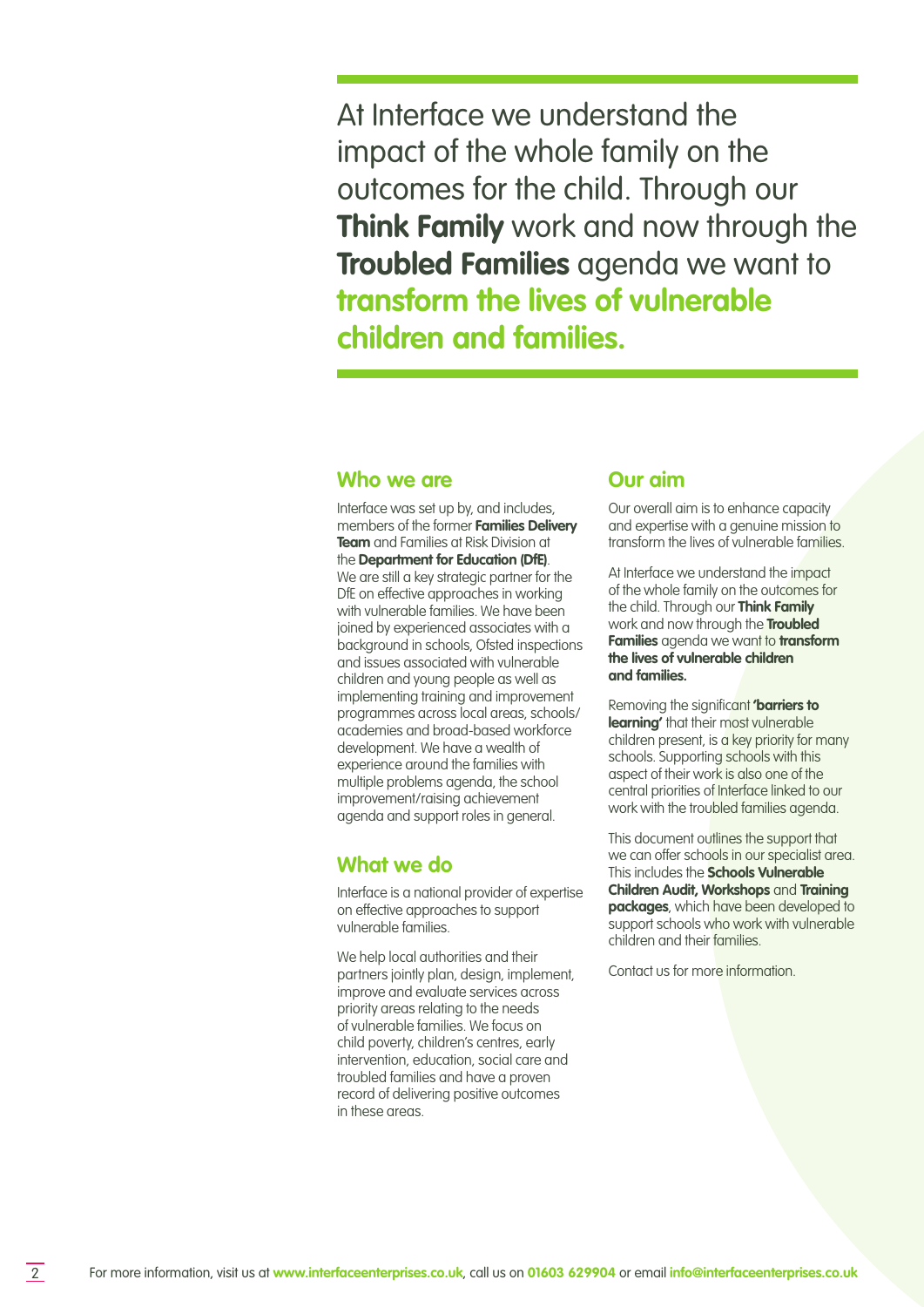## **Our values and ambition**

Interface has an underpinning value base that is passionate about the need to deliver services that turn around the lives of families with multiple and complex needs. We believe that significant support and help can be made through the interface between the child and their educational environment.

We want to work with schools, colleges and academies to ensure that you are able to provide necessary and valuable support to the child. We have developed a range of **workshops, tools and training** to support head teachers, senior leadership teams and staff in understanding the issues of children within vulnerable families, with the ultimate goal of improving the experience of education for students who are part of a family with multiple problems and thereby raising their achievements.

These values and drivers are reflected in the quality of our work, the strength of our relationships and our commitment to this agenda.

## **Our experience and knowledge**

Interface are unique in having experience of both the strategic design and implementation of projects, services and improvement as well as direct experience at a local and practical level in supporting schools, local authorities and partners to develop measures and systems to meet strategic outcomes.

We have fantastic associates with extensive experience, knowledge and expertise across school improvement, leadership development and in supporting 'system leadership' across the early years' sector as well as an in-depth understanding of families with complex needs.

**We believe that significant support and help can be made through the interface between the child and their educational environment.**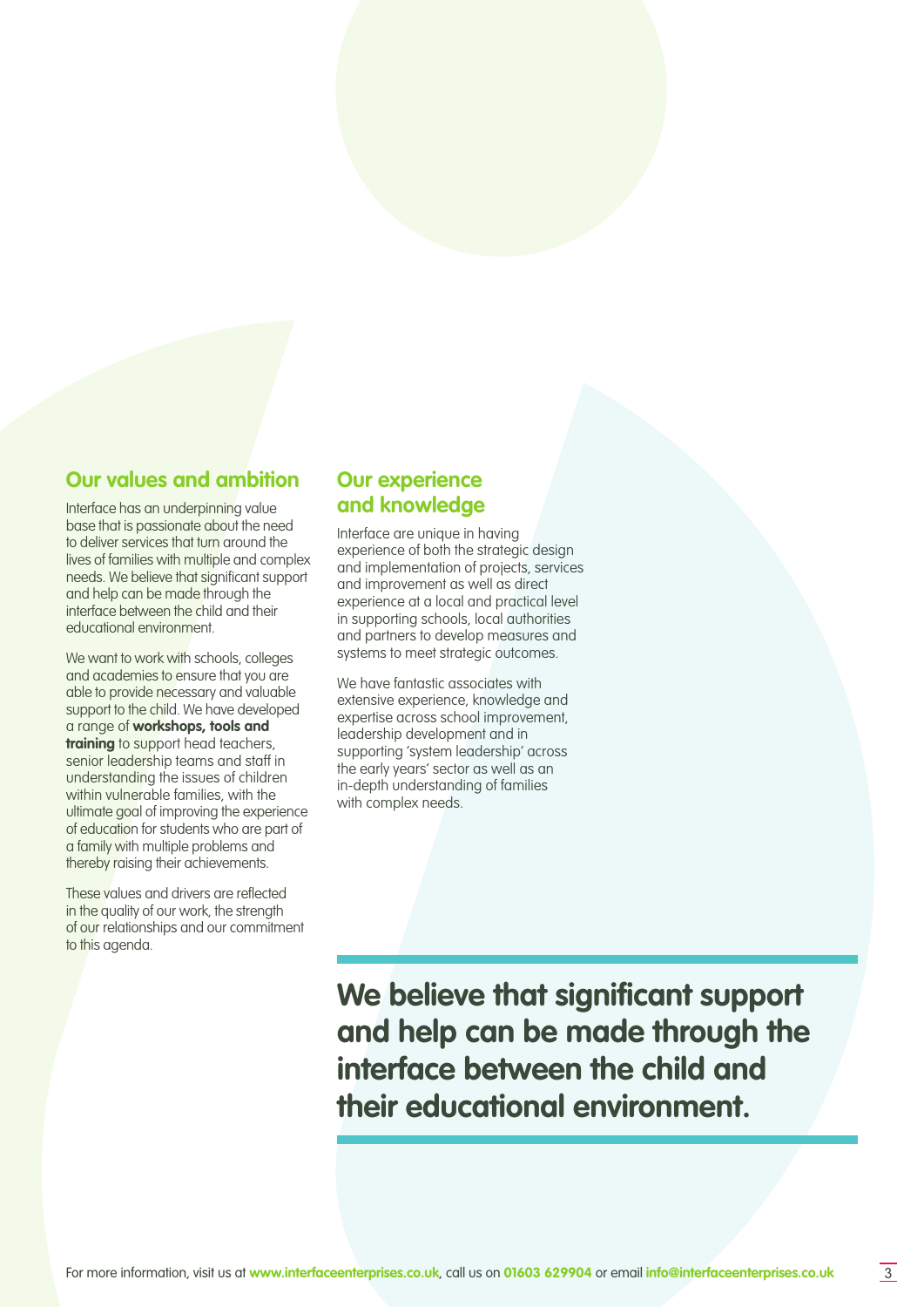Interface has worked with schools to develop an electronic tool to help school leaders, governors, teachers, support staff and multi-agency partners to identify vulnerable children and their families to work more effectively and efficiently with them.

There is extensive research demonstrating the link between **vulnerability and levels of attainment and achievement**  for individual children. The recent DfE Family Stressors research provides clear evidence that children can experience a range of stressful situations which lead to potential vulnerability with respect to their educational development and well-being.

The findings are helpful in flagging up the areas where children may be at risk of failing badly on educational and well being outcomes, and where interventions (by schools working in partnership with other agencies) might be justifiably targeted to help close the 'achievement gaps'.

Research tells us there is potentially a direct link between the vulnerability and attainment or achievement of children. Converting that knowledge into strategies and interventions is difficult. Tracking the impact of those strategies and interventions is a further challenge.

The factors identified in the research as having a clear impact on children's educational achievement have been incorporated into the Interface **Schools Vulnerable Children Audit tool**.

### **What does the tool help schools to do?**

- **Analyse in-depth the 'anatomy' of the child's vulnerability.** The tool enables the school to input a thorough and detailed holistic analysis – using a range of vulnerability indicators – to identify the potential vulnerability of children in the school. The indicators have been derived from practice and the most recent research which establishes links between vulnerability factors and children's academic achievement
- **Record the actions/interventions** which they have put into place to help mitigate the effects of the vulnerability factors
- **Record the impact of the actions/interventions** which they have put into place to help mitigate the effects of the vulnerability factors. The tool allows details of the impact to be entered as text, as well as enabling up to three up-to-date vulnerability assessments to be made for each child so that changes can be recognised
- **Analyse the nature of the vulnerability of children across the school** so that decisions can be made about resource allocations and group level interventions. The tool aggregates the individual pupil vulnerability profiles of the children so that a whole cohort or school wide picture becomes apparent and can be acted upon
- **Effectively target resources** and interventions to support the attainment and achievement of those children potentially affected by a range of vulnerability factors.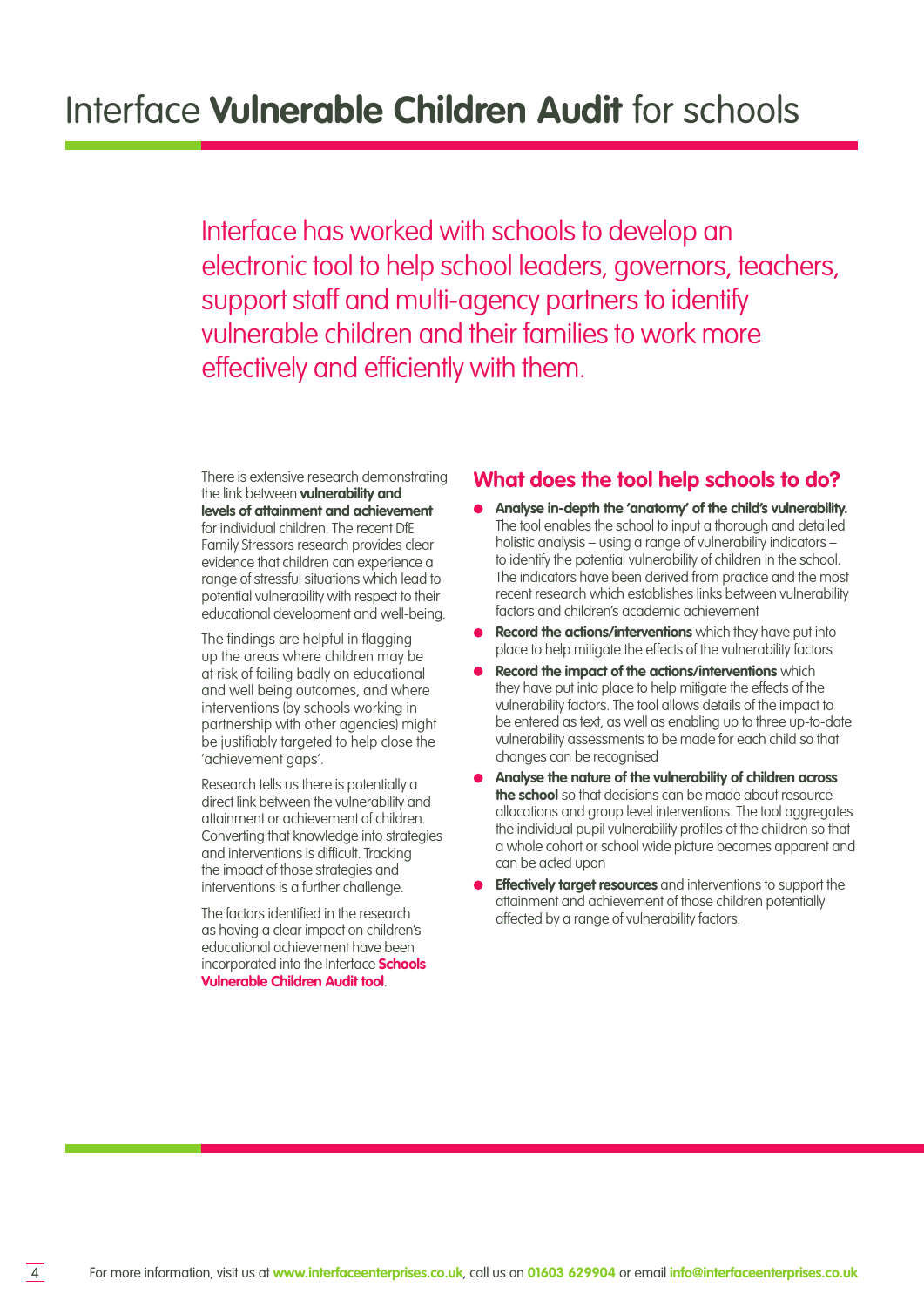## **In addition the tool will help schools to:**

- Provide a range of **key lines of enquiry** to explore around potential and actual vulnerability of individuals and groups of children
- Identify what information is **routinely captured** about individuals and where systems and processes could be refined
- Identify **gaps in knowledge** where more detailed knowledge of a child's potential vulnerability may be required
- Work with multi-agency partners to consider, in some depth, the challenges a child is facing and how best to put in place mitigating actions/interventions
- Provide detailed printed **reports** on individual children for transition and other purposes.

## **The tool can be used as:**

- A **strategic planning tool**
- An **individual planning tool** around a child/children
- An **evidence base** e.g. to help support the effective use of the pupil premium.

## The offer

## **Individual schools**

Interface is offering schools the chance to purchase the tool with a one day consultancy support package. This package enables schools to:

- Receive a personalised school copy of the tool
- Ensure that they are totally familiar with the functionality of the vulnerability tool. The associate will work with the nominated staff to enter the details of a number of children and to generate individual and group reports
- Ensure that they can use the tool effectively in relation to their needs. Our associate will work with nominated staff to look in-depth at child circumstances, associated needs of the school and how the tool can be used to best support these
- **•** Consider their likely ongoing need around working with vulnerable children and families (informed by the use of the vulnerability tool) and to develop an action plan to address these.

## **Cluster groups**

We provide a group workshop, ideal for a cluster of schools to consider the tool in-depth.

This enables schools to:

- Receive a personalised school copy of the tool
- Understand the key learnings from the Family Stressors review
- **•** Cover the functionality of the vulnerability tool. The associate will work through the tool demonstrating how to enter details of a number of children and to generate individual and group reports
- **Consider ways of using the tool effectively**
- Work through real examples in the room
- Consider their likely ongoing need around working with vulnerable children and families (informed by the use of the vulnerability tool).

### **Workshops Effective multi-agency working**

We provide a half day or full day workshop/training session on effective multi-agency working using the **Schools Vulnerable Children Audit tool** to inform decision making and action planning with partners.

This is ideal for those working in schools and wanting to be more effective in multi-agency working and/or those working on the troubled families agenda.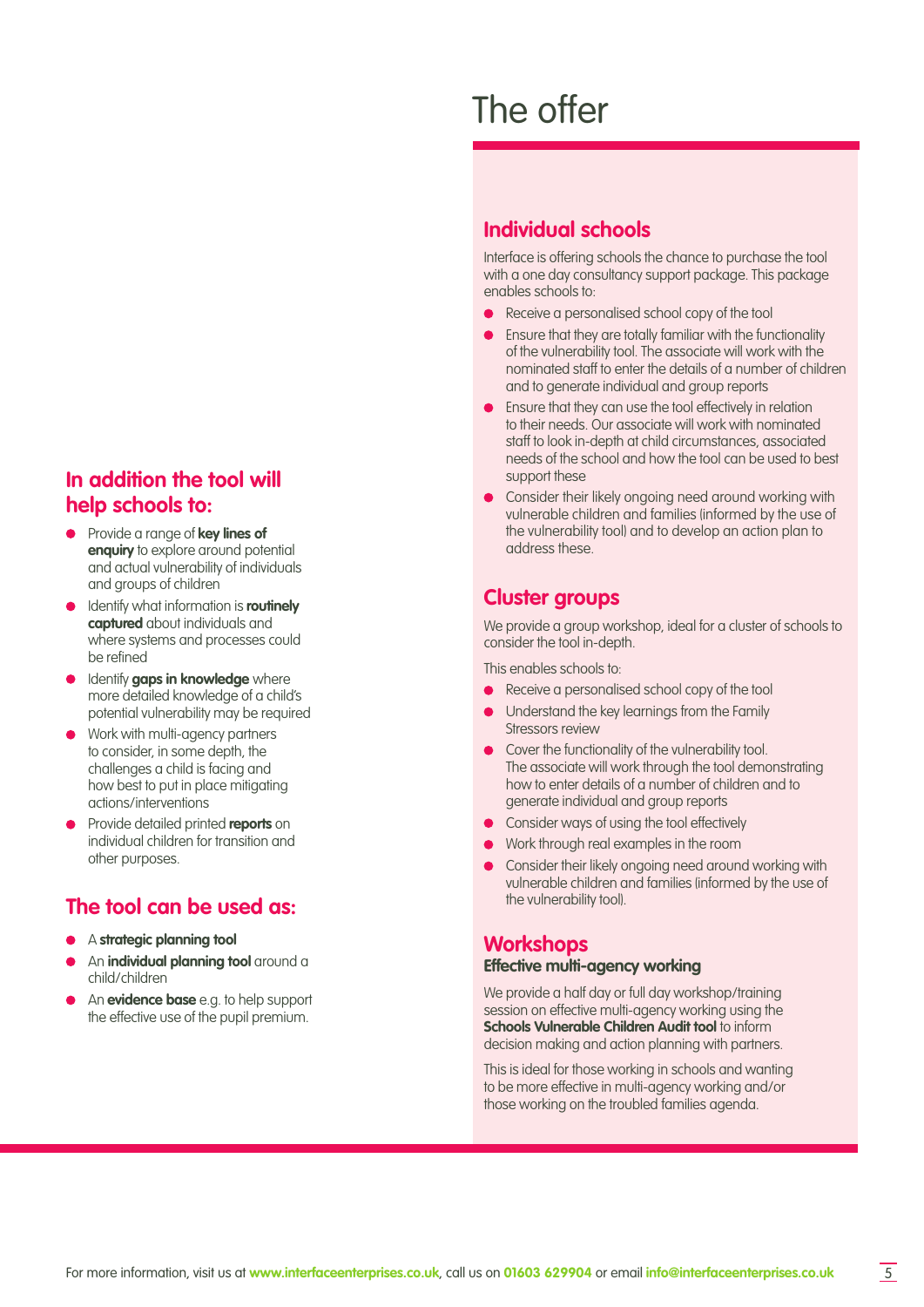Interface offers a practical hands-on training programme, enabling practitioners to work effectively with families with multiple and complex needs. Our training programme focuses on skills and strategy development and understanding why approaches work.

**We know that equipping the workforce with the skills to do the job is of paramount importance.**

A range of workshops, training and development support can be offered, subject to need, but the following are currently offered as Interface standard products to support schools. These products provide a flavour of what we can offer. Additional training needs can be explored and met as required.

These **practical programmes** support school staff to be enable them to work effectively with families with multiple and complex needs. They are practical and **hands-on**, focusing on skills and strategy development, backed up by an understanding of why approaches work. They produce more confident and competent practitioners who are ready to deliver positive and effective support to children and families.

Learners will explore and use a range of tools to **engage**, **communicate**, **assess** and **support**, leading to sustained change within families which enhances their capacity to function and to attain.

All our training is designed to engage the learner through a range of learning styles:

- Using the experience of the participants
- Creating learning experiences on the course
- Introducing ideas in ways that help participants integrate new understanding into their existing knowledge, skills and values
- Exclusive video interactive **Skillsbites** clips.

In practice there will be a combination of activities that involve exploring values, principles and emotional responses, developing and practising skills and competencies, listening to, reflecting on, evaluating and remembering new ideas.

Course notes and support materials are provided electronically, along with a certificate to confirm course completion.

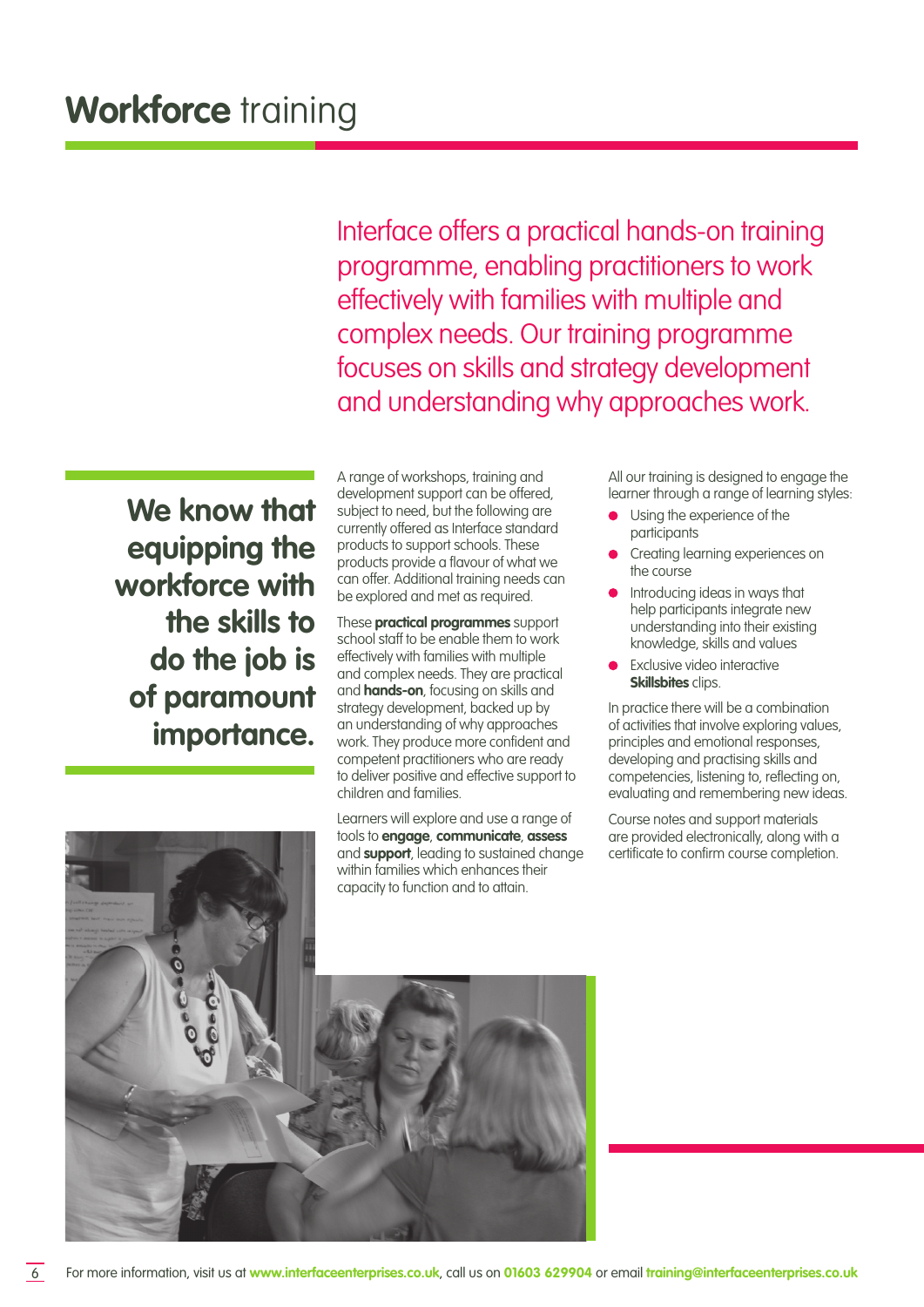## **Governor** training

#### **Taking the chair**

A practical 'how to' course for new and aspiring chairs of governors.

#### **The role of the governor**

Comprehensive induction course offering the opportunity to learn about their role including strategic accountability, critical friends, data and finance.

#### **School improvement**

A five session module considering the Ofsted focus areas and the Ofsted framework:

- **Quality of teaching**
- Behaviour and safety
- Leadership and management
- RAISE
- Understanding Ofsted.

#### **Ofsted training workshop**

- Ofsted inspections
- The new Ofsted inspection framework for schools
- Changes to Ofsted regarding governance
- What Ofsted requires from a school
- What Ofsted expects from school governors
- What is wrong in declining schools?

#### **Understanding education data workshop**

- Understanding pupil performance data
- Monitoring performance data and targets
- RAISE online training
- Ofsted data dashboard
- Family Fisher Trust Live Dashboard (where appropriate)
- Pupil premium and primary sports funding initiatives
- Monitoring of achievement for different groups.

#### **Effective governance workshop**

- Characteristics of good governance
- The core functions of a governing body statutory responsibilities
- Performance management and capability
- Engaging with stakeholders governance in multi academy trusts.

## **School** readiness

Understanding a child's all round development needs is critical to planning effectively for their learning, care and safety. This is of enhanced importance for those children at risk of failing to thrive at school for whatever reason.

We have created a **School Start** tool which is a valuable resource to observe. identify and support children and respond to their individual needs. It is of particular importance for more vulnerable children who may find the transition to school difficult and may already be developmentally behind peers and at risk of falling further behind in the first year of school.

**School Start** provides a simple and easy to use framework for the structured observation of individual children, small groups or whole cohorts. Its purpose is to provide a means of assessing and understanding the developmental needs of children to enable teachers and other early years educators to plan appropriately for effective learning and focused support.

## **Understanding a child's all round development needs is critical to planning effectively for their learning.**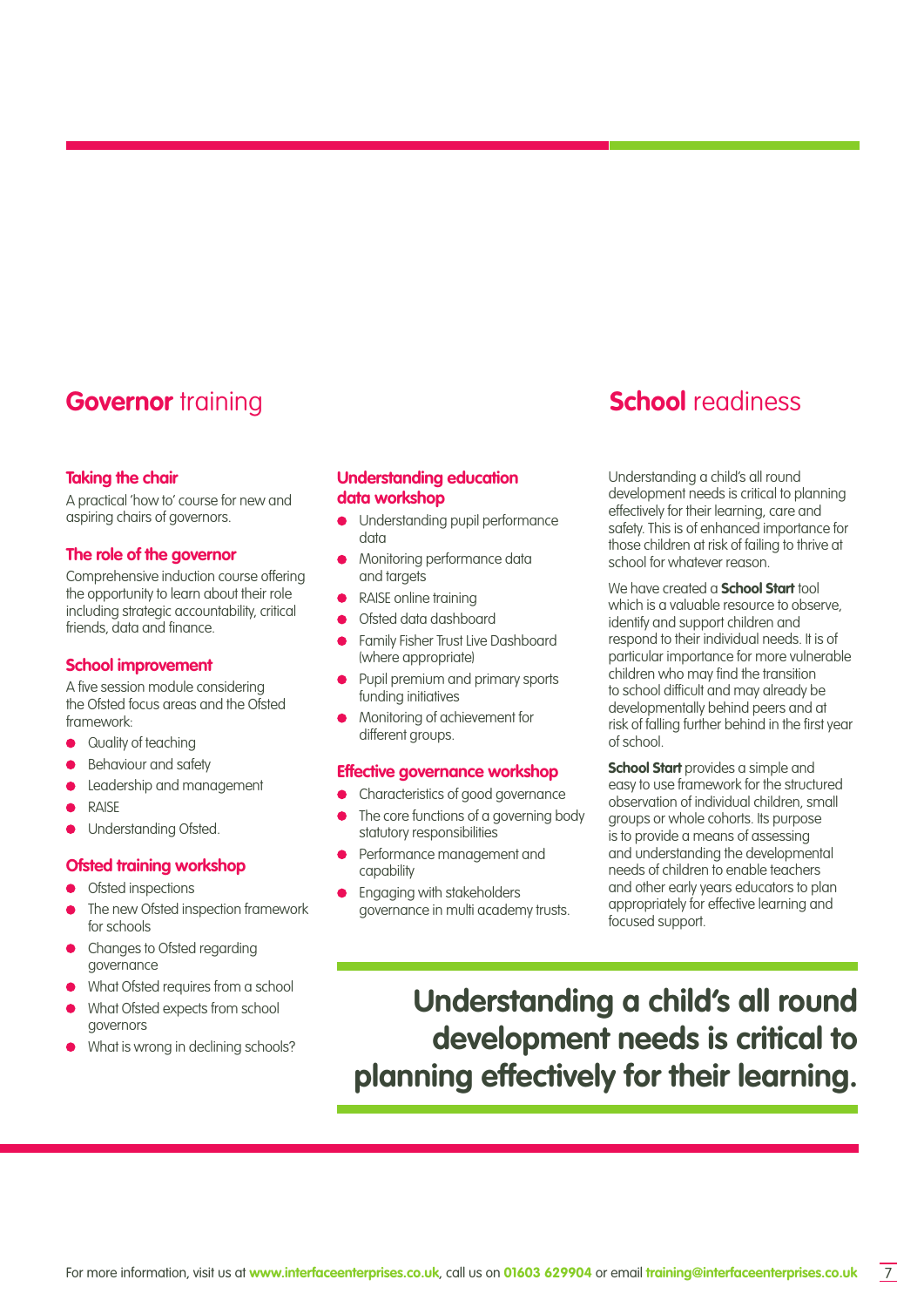## Pick 'n' Mix delivery options

| <b>Model</b>                                                                                           | <b>Learning outcomes</b>                                                                                                                                                                                                                                                                                                                                                                                                                                                                                                                                                  |
|--------------------------------------------------------------------------------------------------------|---------------------------------------------------------------------------------------------------------------------------------------------------------------------------------------------------------------------------------------------------------------------------------------------------------------------------------------------------------------------------------------------------------------------------------------------------------------------------------------------------------------------------------------------------------------------------|
| <b>Engaging disengaged families</b><br>- Short Introduction<br>2 hours - Ideal after end of school day | - Understand the features of children from disadvantaged groups<br>- Understand why families can be disengaged<br>- Consider school processes relating to these children and families<br>- Understand the factors which underpin effective engagement                                                                                                                                                                                                                                                                                                                     |
| <b>Effective referrals to children's</b><br>social care - Access to additional<br>support services     | - Understand the referral process<br>- Understand thresholds and requirements of Children's Social Care and relationship<br>to other support available<br>- Understanding what to look for in your assessment<br>- Confidence in knowing what cases to refer to and when<br>- Understanding what a good referral looks like<br>- Confidence in your ability to challenge appropriately<br>- Understanding and having confidence in escalating concerns<br>- Understanding your future role - information and involvement                                                  |
| Intensive family support and the<br>role of the key worker                                             | - Understanding the key features of the family intervention model<br>- Understanding the importance of fidelity to the model<br>- Understanding the Key Worker role<br>- Understanding the key features of effective intervention<br>- Using the whole family approach<br>- Understanding the use of persistent and assertive approach<br>- Understanding the importance of, identify and use a range of sanctions and rewards                                                                                                                                            |
| <b>Effective engagement and</b><br>communication with 'hard to<br>reach' families                      | - Developing ideas and strategies for increasing numbers of vulnerable families reached<br>- Identifying strategies for building trusting relationships with families<br>- Improving approach to working in partnership with families<br>- Understanding how to adapt communication methods<br>- Identifying strategies to break down barriers to engagement and participation<br>- Becoming more self-reflective to develop strategies to embed inclusive and<br>non-judgemental practice<br>- Being able to provide effective feedback<br>- Using challenge effectively |
| <b>Risk assessment when supporting</b><br>families                                                     | - Understanding what a risk assessment is and its purpose<br>- Understanding the content of a risk assessment and who should be involved<br>in its construction<br>- Being able to construct and use a risk assessment<br>- Being able to respond to different levels of risk                                                                                                                                                                                                                                                                                             |
| Risk and resilience in children and<br>young people                                                    | - Understanding and define risk, resilience and self-esteem for individuals and<br>whole families<br>- Demonstrating core techniques for building resilience and self-esteem<br>- Describing the key principles of solution focused brief interventions and<br>motivational interviewing<br>- Exploring the cycle of change for families and identify appropriate exit strategies<br>and long term plans                                                                                                                                                                  |
| Tools to support work with<br>families                                                                 | - Understanding how tools can support you in your work with families<br>- Being able to construct and use genograms<br>- Being able to construct and use chronologies<br>- Being able to construct and use timelines                                                                                                                                                                                                                                                                                                                                                      |
| <b>Common mental health issues</b><br>and their impact on families                                     | - An understanding of the stress continuum<br>- The effects of excess stress<br>- Awareness of mental health problems and how they're classified, including<br>depression and anxiety<br>- Awareness of the prevalence of mental health issues<br>- Strategies for dealing with common mental health issues and when to refer<br>- Impact on parenting                                                                                                                                                                                                                    |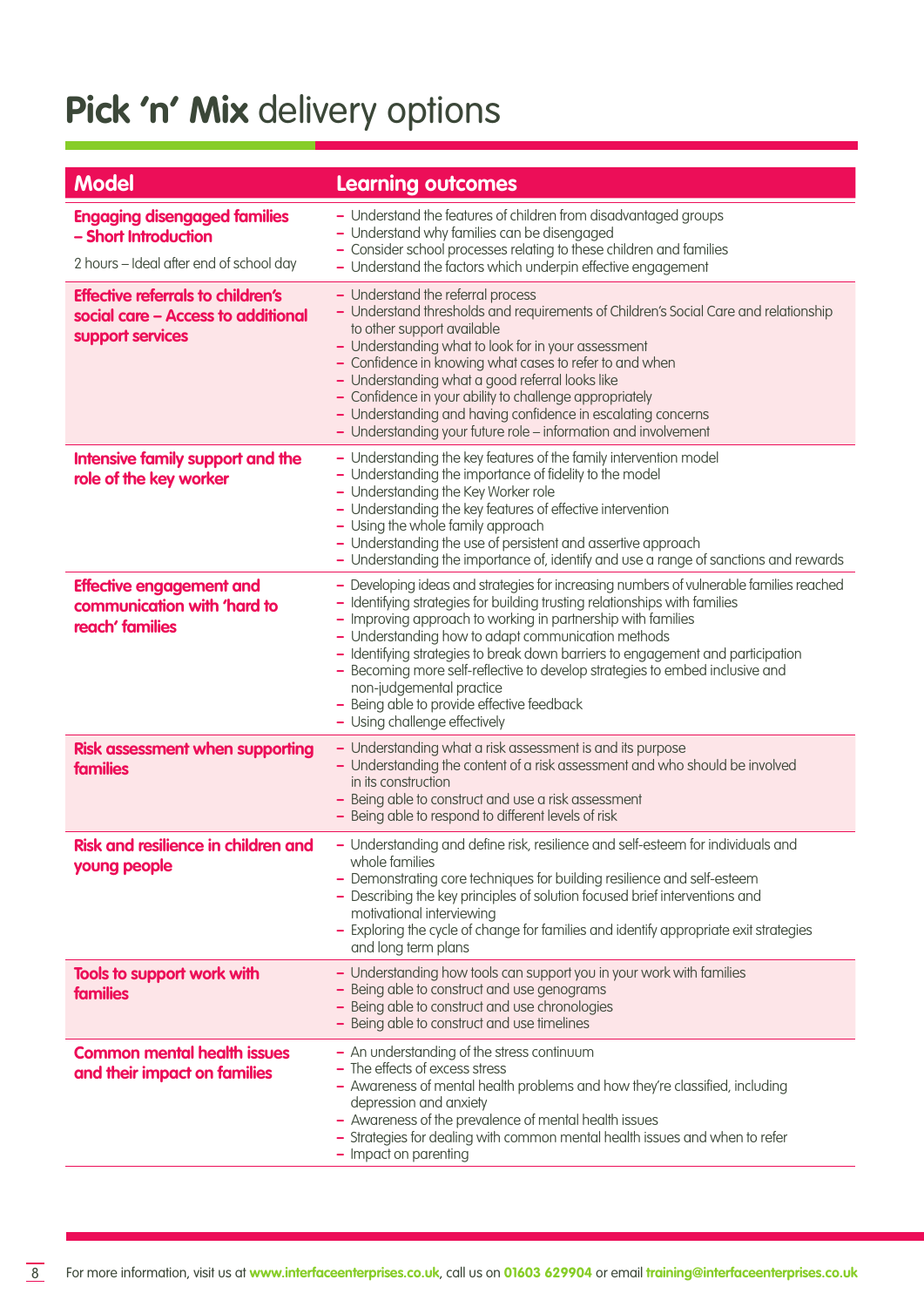Any of these training courses can be selected to create a training package that meets your requirements.

| <b>Model</b>                                                | <b>Learning outcomes</b>                                                                                                                                                                                                                                                                                                                                                                               |
|-------------------------------------------------------------|--------------------------------------------------------------------------------------------------------------------------------------------------------------------------------------------------------------------------------------------------------------------------------------------------------------------------------------------------------------------------------------------------------|
| <b>Understanding domestic violence</b><br>and abuse         | - Having an awareness of domestic violence and abuse<br>- Having an awareness of the characteristics of the male perpetrator<br>- Having an awareness of the behaviours displayed in an abusive relationship<br>- Having an awareness of the impact of domestic abuse and violence<br>- Having an awareness of how to respond when an abused person wants to leave<br>their situation: safety planning |
| <b>Understanding child and</b><br>teenage brain development | - An exploration of teenage developmental theories - biological, psychological,<br>psychosocial and cognitive<br>- The development of the teenage brain/physical changes<br>At what age can I/rites of passage<br>- The impact of external factors - environment, culture, religion school, media<br>- Communicating with children and teenagers                                                       |
| <b>Working effectively with parents</b>                     | - Tools to assess basic parenting capacity<br>- Analysing child parent relationships<br>- Using parent and child observation skills<br>- Offering services that meet the needs of parents<br>- Engaging parents in interventions                                                                                                                                                                       |
| <b>Pro social modelling</b>                                 | - Understanding the key features of pro social modelling<br>- Understanding cognitive behavioural theoretical framework<br>- Identifying strategies to support changes in behaviour<br>Introducing skills and tools such as:<br>- using positive and solution-focused language<br>- discouraging, by challenging and confronting, undesired values and behaviour                                       |
| <b>Motivational interviewing</b>                            | - Having knowledge and basic awareness of the use of motivational interviewing in<br>practice terms<br>- Skills and tools for use with individuals and families<br>- Understanding of the cycle of change                                                                                                                                                                                              |
| <b>Solution-focused brief therapy</b>                       | - Understanding the key features of solution-focused brief therapy in whole<br>family work<br>- Identifying the theoretical differences between problem-solving and<br>solution-focused brief therapy<br>- Understanding solution-building conversations when interacting with clients<br>- Planning and sustaining a solution-building conversation with clients                                      |

For further information and to discuss options to suit your needs, please contact us. All our costs include trainer/assessor time and administration. To book or for more information, please visit us at **www.interfaceenterprises.co.uk**

**We can work with you to create bespoke packages, drawing on the knowledge and skills base of our team and trainers.**

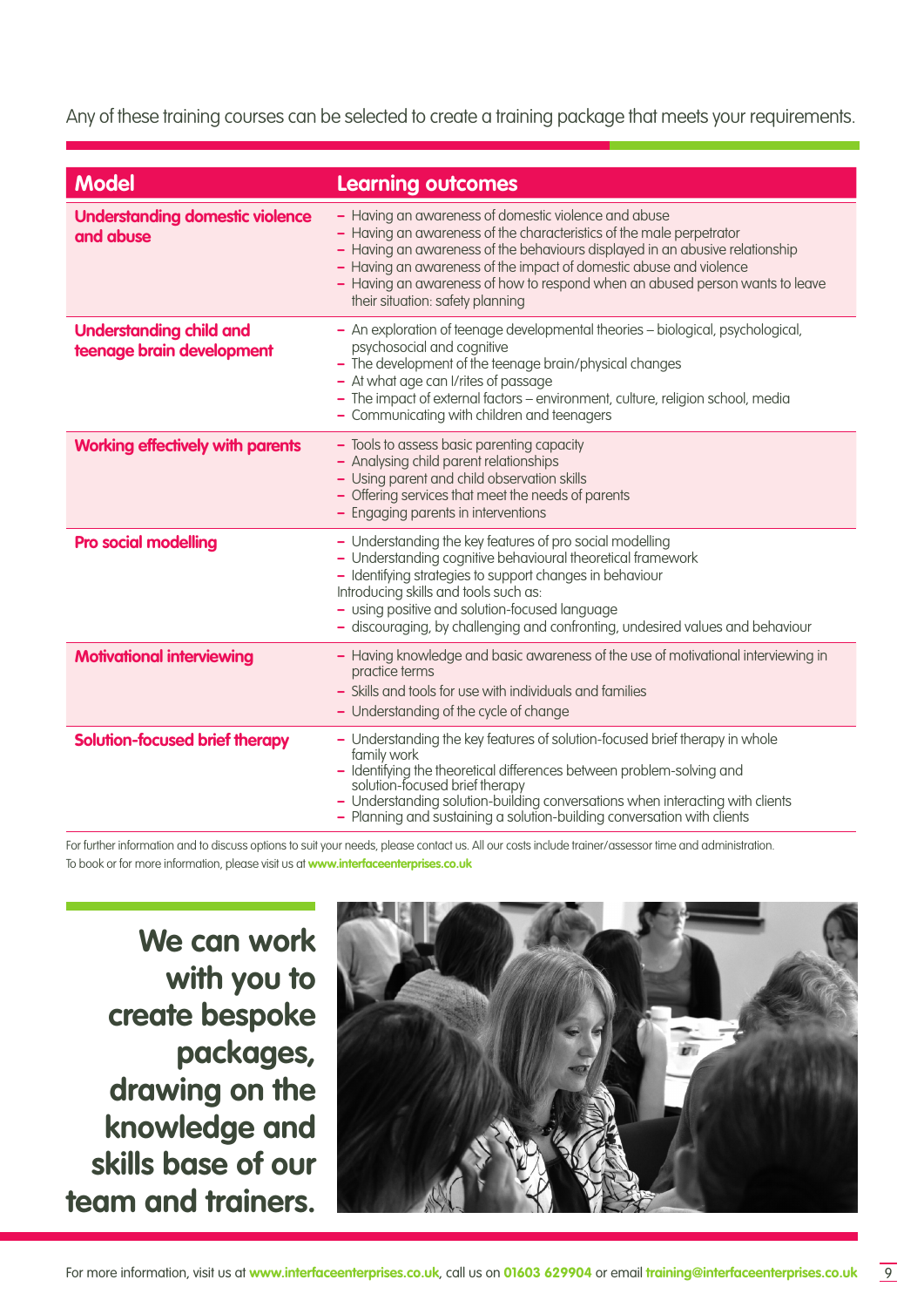## **eLearning**

Interface have recently developed and are rolling out a range of innovative **eLearning packages** which are ideal as they are **cost effective** and allow you to fit learning around your school day. They can be **accessed for up to a year** at a time, convenient to the individual.

#### **eLearning courses**

#### **Intensive family support and the role of the key worker**

- An understanding of the key features of intensive family support
- Gain a thorough understanding of effective referral, engagement, assessment contracts and reviews
- An understanding of why the intensive family approach works
- An understanding of the role of the intensive family worker
- An understanding of how to use a range of sanctions and rewards.

#### **Tools to support work with families**

- Comprehensive information about how tools can support work with families
- **•** Detailed descriptions supporting you to construct and use:
	- Genograms
	- Chronologies
	- Timelines
- Links to **templates** and **example forms** (also for later use)
- **Activities** and **Quizzes** to embed and test what has been learnt.

## **Customised eLearning**

We can also produce a customised package to incorporate in-house branding and the inclusion of in-house forms. We can also develop a bespoke eLearning course to meet your needs.

## **Skillsbites**

**Skillsbites** are a series of short films, how-to and impact guides enabling staff to be more effective when communicating and interacting with vulnerable and complex families.

We have created a training package complete with 13 online film clips exploring typical scenarios which practitioners face in their communication and interactions with vulnerable and complex individuals and families.

Each package comes complete with comprehensive training/ discussion notes with prompts, suggestions on how to manage the situation, matters for consideration and suggested impacts (on the family, worker and organisation).

They combine the knowledge and experience of our associates with the skills and expertise of video production company Emoquo. They are based upon concerns raised frequently by practitioners.

#### **The Skillsbites explore scenarios where clients are:**

- **Threatening**
- Avoiding
	- Challenging
	- Closed down (domestic violence)
	- Verbally aggressive
	- Depressed
	- Inappropriate
	- Paying lip service only
	- Evasive
	- Pretending not to be in
	- In passive denial
	- **Tearful**
	- Have visitors.

**Skillsbites** and **eLearning** are particularly relevant to family support workers, SEN staff and parent support advisors.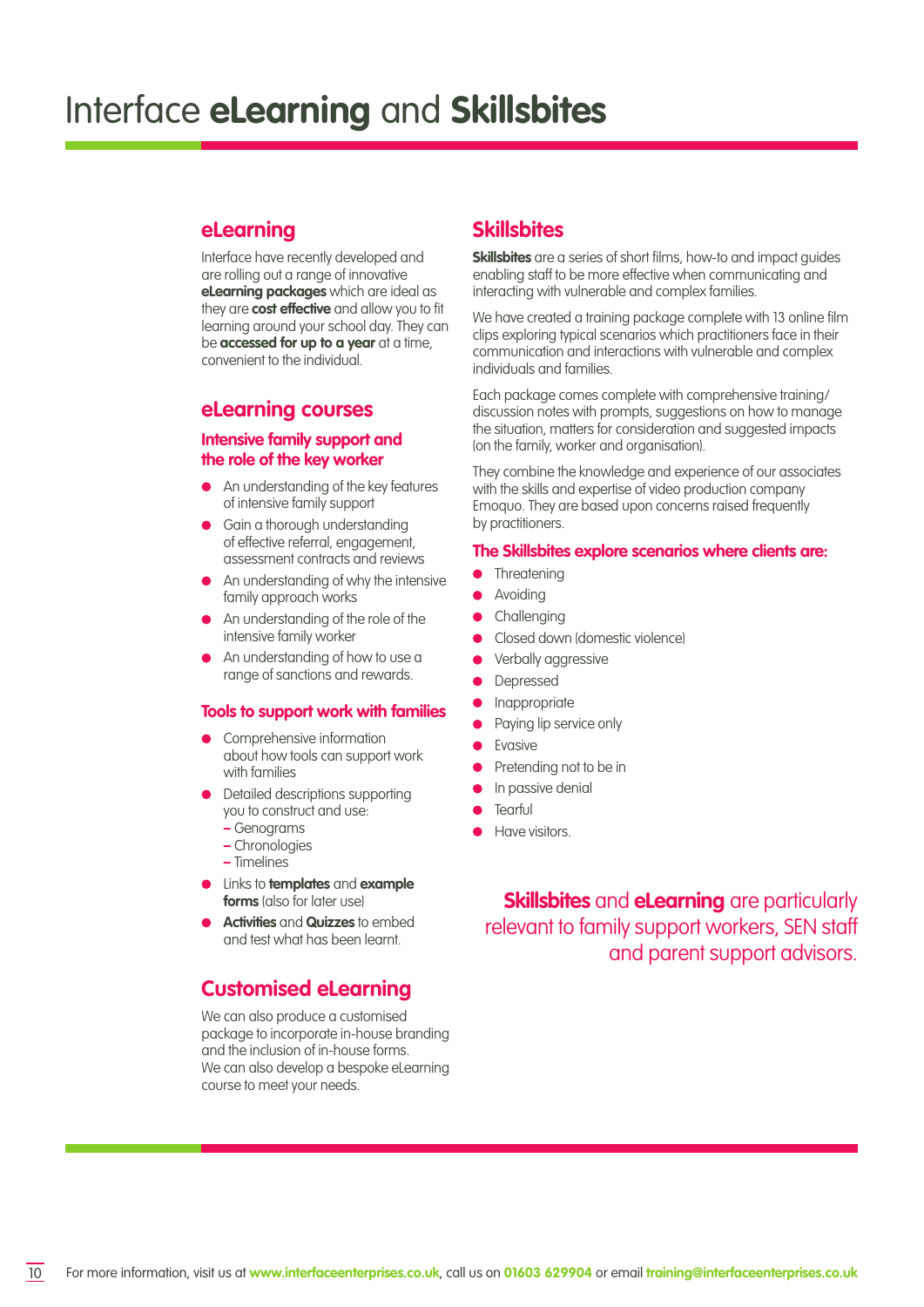## Why use Interface?

Associates at Interface have a wealth of experience in knowing **what works** with families with complex and multiple needs. We are also experienced in evaluation, monitoring and the development of systems and approaches to ensure local impact can be measured and quantified.

#### **Corporate experience**

Interface were previously grant funded by both the **DfE Families at Risk Team** and **DCLG Troubled Families Team**, having been commissioned to provide support for this agenda. Our links with central government mean that we are close to policy developments and are in an excellent position to interpret national policy at a local level.

Interface has a proven track record of **securing improved outcomes** through our consultancy and training provision. We receive consistently excellent feedback on the services we provide and are well-regarded for our excellent understanding of the needs of children and vulnerable families.

## **Over the last four years our team has been responsible for:**

- Implementation and support of 371 intensive family support services
- Providing training for 2,400 front line workers
- School improvement and leadership development
- Supporting development of 'system leadership' across the early years sector
- Service reviews and redesign in many local authorities (LAs)
- Strategic needs assessments in LAs
- Interim roles as Troubled Families coordinators
- Facilitating a program of evidence based training for 617 parenting practitioners
- Embedding Think Family Reforms in every local authority (LA)
- Monitoring grant conditions amounting to £90m
- Providing national, regional and local network meetings for both management and operational staff
- **Working in partnership with other** Government departments to provide an up to the minute information flow between Government and LAs.



For more information about all our services, please visit us at **www.interfaceenterprises.co.uk**

Contact us at **info@interfaceenterprises.co.uk**

Or call **01603 629904** or **07770 273494**